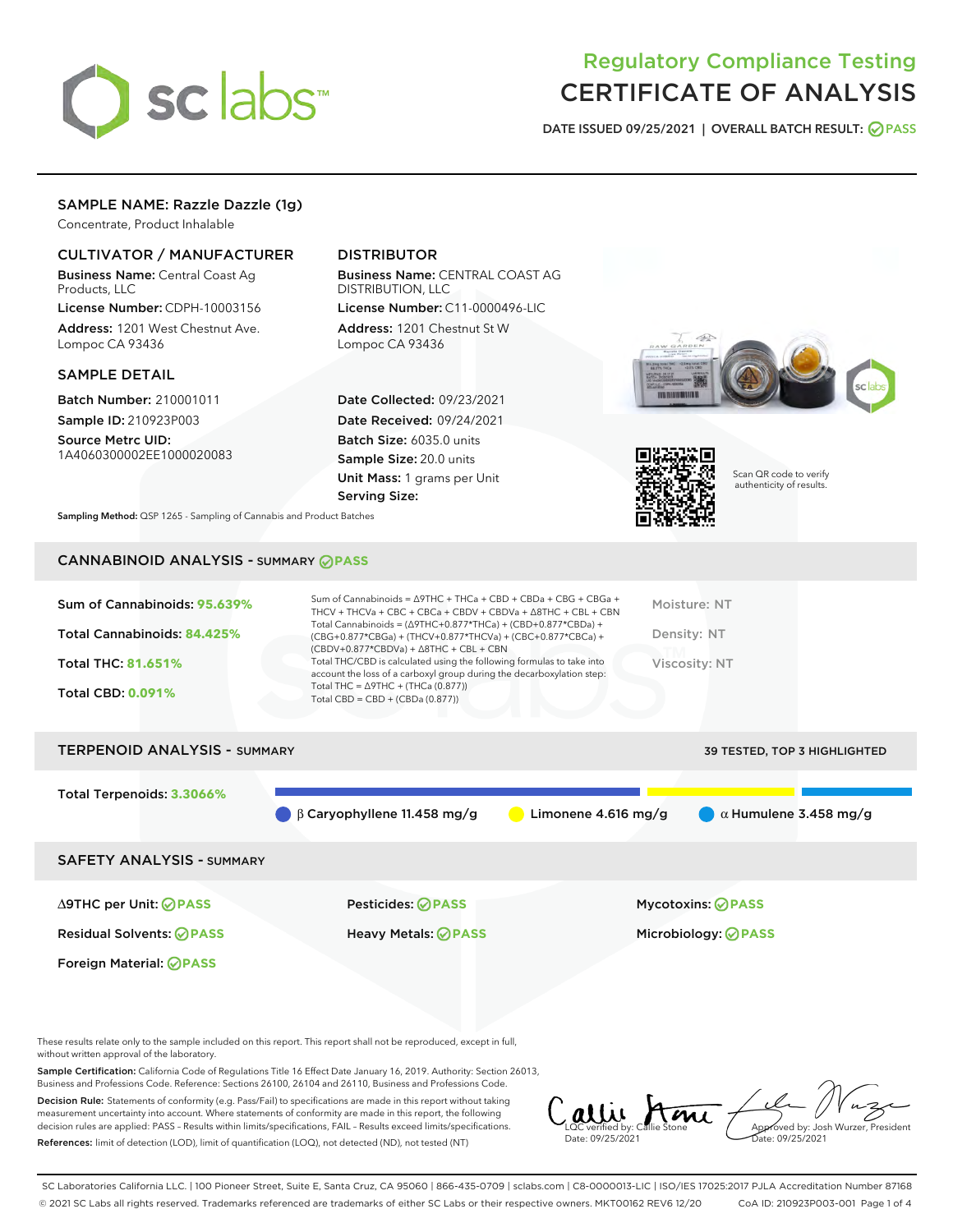



RAZZLE DAZZLE (1G) | DATE ISSUED 09/25/2021 | OVERALL BATCH RESULT: @ PASS

#### CANNABINOID TEST RESULTS - 09/25/2021 2 PASS

Tested by high-performance liquid chromatography with diode-array detection (HPLC-DAD). **Method:** QSP 1157 - Analysis of Cannabinoids by HPLC-DAD

#### TOTAL CANNABINOIDS: **84.425%**

Total Cannabinoids (Total THC) + (Total CBD) + (Total CBG) + (Total THCV) + (Total CBC) + (Total CBDV) + ∆8THC + CBL + CBN

TOTAL THC: **81.651%** Total THC (∆9THC+0.877\*THCa)

TOTAL CBD: **0.091%**

Total CBD (CBD+0.877\*CBDa)

TOTAL CBG: 1.81% Total CBG (CBG+0.877\*CBGa)

TOTAL THCV: 0.357% Total THCV (THCV+0.877\*THCVa)

TOTAL CBC: 0.516% Total CBC (CBC+0.877\*CBCa)

TOTAL CBDV: ND Total CBDV (CBDV+0.877\*CBDVa)

| <b>COMPOUND</b>  | LOD/LOQ<br>(mg/g)          | <b>MEASUREMENT</b><br><b>UNCERTAINTY</b><br>(mg/g) | <b>RESULT</b><br>(mg/g) | <b>RESULT</b><br>(%) |
|------------------|----------------------------|----------------------------------------------------|-------------------------|----------------------|
| <b>THCa</b>      | 0.05/0.14                  | ±22.723                                            | 884.18                  | 88.418               |
| <b>A9THC</b>     | 0.06 / 0.26                | ±1.413                                             | 41.08                   | 4.108                |
| <b>CBGa</b>      | 0.1/0.2                    | ±0.91                                              | 17.5                    | 1.75                 |
| <b>CBCa</b>      | 0.07/0.28                  | ±0.248                                             | 5.08                    | 0.508                |
| <b>THCVa</b>     | 0.07/0.20                  | ±0.194                                             | 4.07                    | 0.407                |
| <b>CBG</b>       | 0.06/0.19                  | ±0.108                                             | 2.74                    | 0.274                |
| <b>CBDa</b>      | 0.02/0.19                  | ±0.030                                             | 1.04                    | 0.104                |
| <b>CBC</b>       | 0.2 / 0.5                  | ±0.02                                              | 0.7                     | 0.07                 |
| $\triangle$ 8THC | 0.1/0.4                    | N/A                                                | <b>ND</b>               | <b>ND</b>            |
| <b>THCV</b>      | 0.1/0.2                    | N/A                                                | <b>ND</b>               | <b>ND</b>            |
| <b>CBD</b>       | 0.07/0.29                  | N/A                                                | <b>ND</b>               | <b>ND</b>            |
| <b>CBDV</b>      | 0.04 / 0.15                | N/A                                                | <b>ND</b>               | <b>ND</b>            |
| <b>CBDVa</b>     | 0.03/0.53                  | N/A                                                | <b>ND</b>               | <b>ND</b>            |
| <b>CBL</b>       | 0.06 / 0.24                | N/A                                                | <b>ND</b>               | <b>ND</b>            |
| <b>CBN</b>       | 0.1/0.3                    | N/A                                                | <b>ND</b>               | <b>ND</b>            |
|                  | <b>SUM OF CANNABINOIDS</b> |                                                    | 956.39 mg/g             | 95.639%              |

#### **UNIT MASS: 1 grams per Unit**

| ∆9THC per Unit                        | 1120 per-package limit     | $41.08$ mg/unit<br><b>PASS</b> |  |  |
|---------------------------------------|----------------------------|--------------------------------|--|--|
| <b>Total THC per Unit</b>             |                            | 816.51 mg/unit                 |  |  |
| <b>CBD per Unit</b>                   |                            | <b>ND</b>                      |  |  |
| <b>Total CBD per Unit</b>             |                            | $0.91$ mg/unit                 |  |  |
| Sum of Cannabinoids<br>per Unit       |                            | 956.39 mg/unit                 |  |  |
| <b>Total Cannabinoids</b><br>per Unit |                            | 844.25 mg/unit                 |  |  |
| <b>MOISTURE TEST RESULT</b>           | <b>DENSITY TEST RESULT</b> | <b>VISCOSITY TEST RESULT</b>   |  |  |

Not Tested

Not Tested

Not Tested

#### TERPENOID TEST RESULTS - 09/25/2021

Terpene analysis utilizing gas chromatography-flame ionization detection (GC-FID). **Method:** QSP 1192 - Analysis of Terpenoids by GC-FID

| <b>COMPOUND</b>           | LOD/LOQ<br>(mg/g) | <b>MEASUREMENT</b><br><b>UNCERTAINTY</b><br>(mg/g) | <b>RESULT</b><br>(mg/g)                         | <b>RESULT</b><br>(%) |
|---------------------------|-------------------|----------------------------------------------------|-------------------------------------------------|----------------------|
| $\beta$ Caryophyllene     | 0.004 / 0.012     | ±0.4079                                            | 11.458                                          | 1.1458               |
| Limonene                  | 0.005 / 0.016     | ±0.0660                                            | 4.616                                           | 0.4616               |
| $\alpha$ Humulene         | 0.009 / 0.029     | ±0.1110                                            | 3.458                                           | 0.3458               |
| <b>Myrcene</b>            | 0.008 / 0.025     | ±0.0428                                            | 3.319                                           | 0.3319               |
| $\alpha$ Bisabolol        | 0.008 / 0.026     | ±0.1360                                            | 2.546                                           | 0.2546               |
| Linalool                  | 0.009 / 0.032     | ±0.0536                                            | 1.410                                           | 0.1410               |
| <b>Terpineol</b>          | 0.016 / 0.055     | ±0.0485                                            | 0.790                                           | 0.0790               |
| Fenchol                   | 0.010 / 0.034     | ±0.0276                                            | 0.712                                           | 0.0712               |
| Ocimene                   | 0.011 / 0.038     | ±0.0221                                            | 0.690                                           | 0.0690               |
| $\beta$ Pinene            | 0.004 / 0.014     | ±0.0069                                            | 0.603                                           | 0.0603               |
| Guaiol                    | 0.009 / 0.030     | ±0.0269                                            | 0.570                                           | 0.0570               |
| Caryophyllene<br>Oxide    | 0.010 / 0.033     | ±0.0253                                            | 0.549                                           | 0.0549               |
| $\alpha$ Pinene           | 0.005 / 0.017     | ±0.0042                                            | 0.484                                           | 0.0484               |
| Nerolidol                 | 0.009 / 0.028     | ±0.0299                                            | 0.476                                           | 0.0476               |
| trans- $\beta$ -Farnesene | 0.008 / 0.025     | ±0.0140                                            | 0.393                                           | 0.0393               |
| Terpinolene               | 0.008 / 0.026     | ±0.0072                                            | 0.349                                           | 0.0349               |
| Borneol                   | 0.005 / 0.016     | ±0.0092                                            | 0.219                                           | 0.0219               |
| Fenchone                  | 0.009 / 0.028     | ±0.0041                                            | 0.140                                           | 0.0140               |
| Citronellol               | 0.003 / 0.010     | ±0.0042                                            | 0.087                                           | 0.0087               |
| Camphene                  | 0.005 / 0.015     | ±0.0007                                            | 0.065                                           | 0.0065               |
| Valencene                 | 0.009 / 0.030     | ±0.0039                                            | 0.057                                           | 0.0057               |
| Geraniol                  | 0.002 / 0.007     | ±0.0019                                            | 0.043                                           | 0.0043               |
| Sabinene Hydrate          | 0.006 / 0.022     | ±0.0012                                            | 0.032                                           | 0.0032               |
| Sabinene                  | 0.004 / 0.014     | N/A                                                | <loq< th=""><th><loq< th=""></loq<></th></loq<> | <loq< th=""></loq<>  |
| $\alpha$ Terpinene        | 0.005 / 0.017     | N/A                                                | <loq< th=""><th><loq< th=""></loq<></th></loq<> | <loq< th=""></loq<>  |
| Eucalyptol                | 0.006 / 0.018     | N/A                                                | <loq< th=""><th><loq< th=""></loq<></th></loq<> | <loq< th=""></loq<>  |
| $\gamma$ Terpinene        | 0.006 / 0.018     | N/A                                                | <loq< th=""><th><loq< th=""></loq<></th></loq<> | <loq< th=""></loq<>  |
| $\alpha$ Phellandrene     | 0.006 / 0.020     | N/A                                                | ND                                              | <b>ND</b>            |
| 3 Carene                  | 0.005 / 0.018     | N/A                                                | ND                                              | <b>ND</b>            |
| p-Cymene                  | 0.005 / 0.016     | N/A                                                | <b>ND</b>                                       | <b>ND</b>            |
| (-)-Isopulegol            | 0.005 / 0.016     | N/A                                                | ND                                              | <b>ND</b>            |
| Camphor                   | 0.006 / 0.019     | N/A                                                | ND                                              | ND                   |
| Isoborneol                | 0.004 / 0.012     | N/A                                                | ND                                              | <b>ND</b>            |
| Menthol                   | 0.008 / 0.025     | N/A                                                | ND                                              | <b>ND</b>            |
| Nerol                     | 0.003 / 0.011     | N/A                                                | ND                                              | ND                   |
| R-(+)-Pulegone            | 0.003 / 0.011     | N/A                                                | ND                                              | ND                   |
| <b>Geranyl Acetate</b>    | 0.004 / 0.014     | N/A                                                | ND                                              | <b>ND</b>            |
| $\alpha$ Cedrene          | 0.005 / 0.016     | N/A                                                | ND                                              | ND                   |
| Cedrol                    | 0.008 / 0.027     | N/A                                                | ND                                              | <b>ND</b>            |
| <b>TOTAL TERPENOIDS</b>   |                   |                                                    | 33.066 mg/g                                     | 3.3066%              |

SC Laboratories California LLC. | 100 Pioneer Street, Suite E, Santa Cruz, CA 95060 | 866-435-0709 | sclabs.com | C8-0000013-LIC | ISO/IES 17025:2017 PJLA Accreditation Number 87168 © 2021 SC Labs all rights reserved. Trademarks referenced are trademarks of either SC Labs or their respective owners. MKT00162 REV6 12/20 CoA ID: 210923P003-001 Page 2 of 4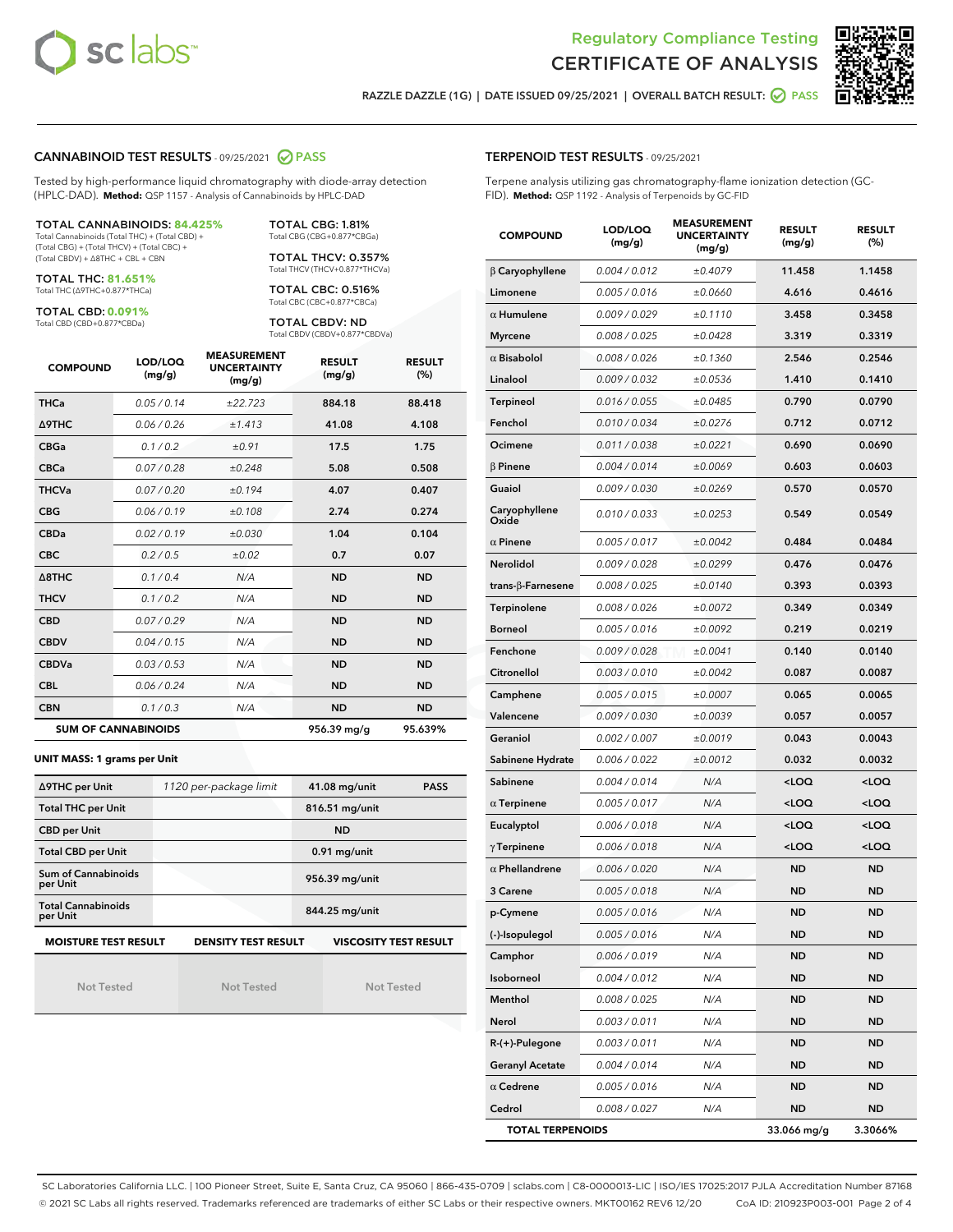



RAZZLE DAZZLE (1G) | DATE ISSUED 09/25/2021 | OVERALL BATCH RESULT: @ PASS

# CATEGORY 1 PESTICIDE TEST RESULTS - 09/25/2021 2 PASS

Pesticide and plant growth regulator analysis utilizing high-performance liquid chromatography-mass spectrometry (HPLC-MS) or gas chromatography-mass spectrometry (GC-MS). \*GC-MS utilized where indicated. **Method:** QSP 1212 - Analysis of Pesticides and Mycotoxins by LC-MS or QSP 1213 - Analysis of Pesticides by GC-MS

| Aldicarb<br>0.03 / 0.08<br>$\ge$ LOD<br>N/A<br><b>ND</b><br><b>PASS</b><br>Carbofuran<br>0.02 / 0.05<br><b>ND</b><br><b>PASS</b><br>$\geq$ LOD<br>N/A<br>Chlordane*<br>0.03 / 0.08<br>$\geq$ LOD<br>N/A<br><b>ND</b><br><b>PASS</b><br>Chlorfenapyr*<br>0.03/0.10<br>N/A<br><b>ND</b><br><b>PASS</b><br>$\geq$ LOD<br>N/A<br><b>ND</b><br><b>PASS</b><br>Chlorpyrifos<br>0.02 / 0.06<br>$\ge$ LOD<br>0.02 / 0.07<br>Coumaphos<br>$>$ LOD<br>N/A<br><b>ND</b><br><b>PASS</b><br>Daminozide<br>0.02/0.07<br>N/A<br><b>ND</b><br>$>$ LOD<br><b>PASS</b><br><b>DDVP</b><br>0.03/0.09<br>$\ge$ LOD<br>N/A<br><b>ND</b><br><b>PASS</b><br>(Dichlorvos)<br>Dimethoate<br>0.03 / 0.08<br>$\ge$ LOD<br>N/A<br><b>ND</b><br><b>PASS</b><br>0.03/0.10<br><b>ND</b><br><b>PASS</b><br>$\ge$ LOD<br>N/A<br>Ethoprop(hos)<br>0.02 / 0.06<br>$\ge$ LOD<br>N/A<br><b>ND</b><br><b>PASS</b><br>Etofenprox<br>0.03 / 0.08<br>$\ge$ LOD<br>N/A<br><b>ND</b><br><b>PASS</b><br>Fenoxycarb<br>0.03 / 0.08<br>Fipronil<br>$\ge$ LOD<br>N/A<br><b>ND</b><br><b>PASS</b><br>Imazalil<br>0.02 / 0.06<br>$\ge$ LOD<br>N/A<br><b>ND</b><br><b>PASS</b><br>Methiocarb<br>0.02 / 0.07<br>N/A<br><b>ND</b><br>$>$ LOD<br><b>PASS</b><br>Methyl<br>N/A<br><b>ND</b><br>0.03/0.10<br>$\ge$ LOD<br><b>PASS</b><br>parathion<br>0.03/0.09<br>N/A<br><b>ND</b><br><b>PASS</b><br><b>Mevinphos</b><br>$\ge$ LOD<br>Paclobutrazol<br>0.02 / 0.05<br><b>ND</b><br><b>PASS</b><br>$\ge$ LOD<br>N/A<br>0.03/0.09<br>$\ge$ LOD<br>N/A<br><b>ND</b><br><b>PASS</b><br>Propoxur<br>0.03 / 0.08<br>$\ge$ LOD<br>N/A<br><b>ND</b><br><b>PASS</b><br>Spiroxamine<br>0.03/0.10<br>Thiacloprid<br>$\ge$ LOD<br>N/A<br><b>ND</b><br><b>PASS</b> | <b>COMPOUND</b> | LOD/LOQ<br>$(\mu g/g)$ | <b>ACTION</b><br><b>LIMIT</b><br>$(\mu g/g)$ | <b>MEASUREMENT</b><br><b>UNCERTAINTY</b><br>$(\mu g/g)$ | <b>RESULT</b><br>$(\mu g/g)$ | <b>RESULT</b> |
|------------------------------------------------------------------------------------------------------------------------------------------------------------------------------------------------------------------------------------------------------------------------------------------------------------------------------------------------------------------------------------------------------------------------------------------------------------------------------------------------------------------------------------------------------------------------------------------------------------------------------------------------------------------------------------------------------------------------------------------------------------------------------------------------------------------------------------------------------------------------------------------------------------------------------------------------------------------------------------------------------------------------------------------------------------------------------------------------------------------------------------------------------------------------------------------------------------------------------------------------------------------------------------------------------------------------------------------------------------------------------------------------------------------------------------------------------------------------------------------------------------------------------------------------------------------------------------------------------------------------------------------------------------------------------------------------|-----------------|------------------------|----------------------------------------------|---------------------------------------------------------|------------------------------|---------------|
|                                                                                                                                                                                                                                                                                                                                                                                                                                                                                                                                                                                                                                                                                                                                                                                                                                                                                                                                                                                                                                                                                                                                                                                                                                                                                                                                                                                                                                                                                                                                                                                                                                                                                                |                 |                        |                                              |                                                         |                              |               |
|                                                                                                                                                                                                                                                                                                                                                                                                                                                                                                                                                                                                                                                                                                                                                                                                                                                                                                                                                                                                                                                                                                                                                                                                                                                                                                                                                                                                                                                                                                                                                                                                                                                                                                |                 |                        |                                              |                                                         |                              |               |
|                                                                                                                                                                                                                                                                                                                                                                                                                                                                                                                                                                                                                                                                                                                                                                                                                                                                                                                                                                                                                                                                                                                                                                                                                                                                                                                                                                                                                                                                                                                                                                                                                                                                                                |                 |                        |                                              |                                                         |                              |               |
|                                                                                                                                                                                                                                                                                                                                                                                                                                                                                                                                                                                                                                                                                                                                                                                                                                                                                                                                                                                                                                                                                                                                                                                                                                                                                                                                                                                                                                                                                                                                                                                                                                                                                                |                 |                        |                                              |                                                         |                              |               |
|                                                                                                                                                                                                                                                                                                                                                                                                                                                                                                                                                                                                                                                                                                                                                                                                                                                                                                                                                                                                                                                                                                                                                                                                                                                                                                                                                                                                                                                                                                                                                                                                                                                                                                |                 |                        |                                              |                                                         |                              |               |
|                                                                                                                                                                                                                                                                                                                                                                                                                                                                                                                                                                                                                                                                                                                                                                                                                                                                                                                                                                                                                                                                                                                                                                                                                                                                                                                                                                                                                                                                                                                                                                                                                                                                                                |                 |                        |                                              |                                                         |                              |               |
|                                                                                                                                                                                                                                                                                                                                                                                                                                                                                                                                                                                                                                                                                                                                                                                                                                                                                                                                                                                                                                                                                                                                                                                                                                                                                                                                                                                                                                                                                                                                                                                                                                                                                                |                 |                        |                                              |                                                         |                              |               |
|                                                                                                                                                                                                                                                                                                                                                                                                                                                                                                                                                                                                                                                                                                                                                                                                                                                                                                                                                                                                                                                                                                                                                                                                                                                                                                                                                                                                                                                                                                                                                                                                                                                                                                |                 |                        |                                              |                                                         |                              |               |
|                                                                                                                                                                                                                                                                                                                                                                                                                                                                                                                                                                                                                                                                                                                                                                                                                                                                                                                                                                                                                                                                                                                                                                                                                                                                                                                                                                                                                                                                                                                                                                                                                                                                                                |                 |                        |                                              |                                                         |                              |               |
|                                                                                                                                                                                                                                                                                                                                                                                                                                                                                                                                                                                                                                                                                                                                                                                                                                                                                                                                                                                                                                                                                                                                                                                                                                                                                                                                                                                                                                                                                                                                                                                                                                                                                                |                 |                        |                                              |                                                         |                              |               |
|                                                                                                                                                                                                                                                                                                                                                                                                                                                                                                                                                                                                                                                                                                                                                                                                                                                                                                                                                                                                                                                                                                                                                                                                                                                                                                                                                                                                                                                                                                                                                                                                                                                                                                |                 |                        |                                              |                                                         |                              |               |
|                                                                                                                                                                                                                                                                                                                                                                                                                                                                                                                                                                                                                                                                                                                                                                                                                                                                                                                                                                                                                                                                                                                                                                                                                                                                                                                                                                                                                                                                                                                                                                                                                                                                                                |                 |                        |                                              |                                                         |                              |               |
|                                                                                                                                                                                                                                                                                                                                                                                                                                                                                                                                                                                                                                                                                                                                                                                                                                                                                                                                                                                                                                                                                                                                                                                                                                                                                                                                                                                                                                                                                                                                                                                                                                                                                                |                 |                        |                                              |                                                         |                              |               |
|                                                                                                                                                                                                                                                                                                                                                                                                                                                                                                                                                                                                                                                                                                                                                                                                                                                                                                                                                                                                                                                                                                                                                                                                                                                                                                                                                                                                                                                                                                                                                                                                                                                                                                |                 |                        |                                              |                                                         |                              |               |
|                                                                                                                                                                                                                                                                                                                                                                                                                                                                                                                                                                                                                                                                                                                                                                                                                                                                                                                                                                                                                                                                                                                                                                                                                                                                                                                                                                                                                                                                                                                                                                                                                                                                                                |                 |                        |                                              |                                                         |                              |               |
|                                                                                                                                                                                                                                                                                                                                                                                                                                                                                                                                                                                                                                                                                                                                                                                                                                                                                                                                                                                                                                                                                                                                                                                                                                                                                                                                                                                                                                                                                                                                                                                                                                                                                                |                 |                        |                                              |                                                         |                              |               |
|                                                                                                                                                                                                                                                                                                                                                                                                                                                                                                                                                                                                                                                                                                                                                                                                                                                                                                                                                                                                                                                                                                                                                                                                                                                                                                                                                                                                                                                                                                                                                                                                                                                                                                |                 |                        |                                              |                                                         |                              |               |
|                                                                                                                                                                                                                                                                                                                                                                                                                                                                                                                                                                                                                                                                                                                                                                                                                                                                                                                                                                                                                                                                                                                                                                                                                                                                                                                                                                                                                                                                                                                                                                                                                                                                                                |                 |                        |                                              |                                                         |                              |               |
|                                                                                                                                                                                                                                                                                                                                                                                                                                                                                                                                                                                                                                                                                                                                                                                                                                                                                                                                                                                                                                                                                                                                                                                                                                                                                                                                                                                                                                                                                                                                                                                                                                                                                                |                 |                        |                                              |                                                         |                              |               |
|                                                                                                                                                                                                                                                                                                                                                                                                                                                                                                                                                                                                                                                                                                                                                                                                                                                                                                                                                                                                                                                                                                                                                                                                                                                                                                                                                                                                                                                                                                                                                                                                                                                                                                |                 |                        |                                              |                                                         |                              |               |
|                                                                                                                                                                                                                                                                                                                                                                                                                                                                                                                                                                                                                                                                                                                                                                                                                                                                                                                                                                                                                                                                                                                                                                                                                                                                                                                                                                                                                                                                                                                                                                                                                                                                                                |                 |                        |                                              |                                                         |                              |               |

## CATEGORY 2 PESTICIDE TEST RESULTS - 09/25/2021 @ PASS

| <b>COMPOUND</b>          | LOD/LOO<br>$(\mu g/g)$ | <b>ACTION</b><br>LIMIT<br>$(\mu g/g)$ | <b>MEASUREMENT</b><br><b>UNCERTAINTY</b><br>$(\mu g/g)$ | <b>RESULT</b><br>$(\mu g/g)$ | <b>RESULT</b> |  |
|--------------------------|------------------------|---------------------------------------|---------------------------------------------------------|------------------------------|---------------|--|
| Abamectin                | 0.03/0.10              | 0.1                                   | N/A                                                     | <b>ND</b>                    | <b>PASS</b>   |  |
| Acephate                 | 0.02/0.07              | 0.1                                   | N/A                                                     | <b>ND</b>                    | <b>PASS</b>   |  |
| Acequinocyl              | 0.02/0.07              | 0.1                                   | N/A                                                     | <b>ND</b>                    | <b>PASS</b>   |  |
| Acetamiprid              | 0.02/0.05              | 0.1                                   | N/A                                                     | <b>ND</b>                    | <b>PASS</b>   |  |
| Azoxystrobin             | 0.02/0.07              | 0.1                                   | N/A                                                     | <b>ND</b>                    | <b>PASS</b>   |  |
| <b>Bifenazate</b>        | 0.01/0.04              | 0.1                                   | N/A                                                     | <b>ND</b>                    | <b>PASS</b>   |  |
| <b>Bifenthrin</b>        | 0.02/0.05              | 3                                     | N/A                                                     | <b>ND</b>                    | <b>PASS</b>   |  |
| <b>Boscalid</b>          | 0.03/0.09              | 0.1                                   | N/A                                                     | <b>ND</b>                    | <b>PASS</b>   |  |
| Captan                   | 0.19/0.57              | 0.7                                   | N/A                                                     | <b>ND</b>                    | <b>PASS</b>   |  |
| Carbaryl                 | 0.02/0.06              | 0.5                                   | N/A                                                     | <b>ND</b>                    | <b>PASS</b>   |  |
| Chlorantranilip-<br>role | 0.04/0.12              | 10                                    | N/A                                                     | <b>ND</b>                    | <b>PASS</b>   |  |
| Clofentezine             | 0.03/0.09              | 0.1                                   | N/A                                                     | <b>ND</b>                    | <b>PASS</b>   |  |

| <b>CATEGORY 2 PESTICIDE TEST RESULTS</b> - 09/25/2021 continued |
|-----------------------------------------------------------------|
|-----------------------------------------------------------------|

| <b>COMPOUND</b>               | LOD/LOQ<br>(µg/g) | <b>ACTION</b><br><b>LIMIT</b><br>$(\mu g/g)$ | <b>MEASUREMENT</b><br><b>UNCERTAINTY</b><br>(µg/g) | <b>RESULT</b><br>(µg/g) | <b>RESULT</b> |
|-------------------------------|-------------------|----------------------------------------------|----------------------------------------------------|-------------------------|---------------|
| Cyfluthrin                    | 0.12 / 0.38       | $\overline{2}$                               | N/A                                                | <b>ND</b>               | <b>PASS</b>   |
| Cypermethrin                  | 0.11 / 0.32       | $\mathbf{1}$                                 | N/A                                                | <b>ND</b>               | <b>PASS</b>   |
| Diazinon                      | 0.02 / 0.05       | 0.1                                          | N/A                                                | <b>ND</b>               | <b>PASS</b>   |
| Dimethomorph                  | 0.03 / 0.09       | 2                                            | N/A                                                | ND                      | <b>PASS</b>   |
| Etoxazole                     | 0.02 / 0.06       | 0.1                                          | N/A                                                | <b>ND</b>               | <b>PASS</b>   |
| Fenhexamid                    | 0.03 / 0.09       | 0.1                                          | N/A                                                | <b>ND</b>               | <b>PASS</b>   |
| Fenpyroximate                 | 0.02 / 0.06       | 0.1                                          | N/A                                                | <b>ND</b>               | <b>PASS</b>   |
| Flonicamid                    | 0.03 / 0.10       | 0.1                                          | N/A                                                | <b>ND</b>               | <b>PASS</b>   |
| Fludioxonil                   | 0.03 / 0.10       | 0.1                                          | N/A                                                | <b>ND</b>               | <b>PASS</b>   |
| Hexythiazox                   | 0.02 / 0.07       | 0.1                                          | N/A                                                | <b>ND</b>               | <b>PASS</b>   |
| Imidacloprid                  | 0.04 / 0.11       | 5                                            | N/A                                                | <b>ND</b>               | <b>PASS</b>   |
| Kresoxim-methyl               | 0.02 / 0.07       | 0.1                                          | N/A                                                | <b>ND</b>               | <b>PASS</b>   |
| <b>Malathion</b>              | 0.03 / 0.09       | 0.5                                          | N/A                                                | <b>ND</b>               | <b>PASS</b>   |
| Metalaxyl                     | 0.02 / 0.07       | $\overline{2}$                               | N/A                                                | <b>ND</b>               | <b>PASS</b>   |
| Methomyl                      | 0.03 / 0.10       | $\mathcal{I}$                                | N/A                                                | <b>ND</b>               | <b>PASS</b>   |
| Myclobutanil                  | 0.03 / 0.09       | 0.1                                          | N/A                                                | <b>ND</b>               | <b>PASS</b>   |
| <b>Naled</b>                  | 0.02 / 0.07       | 0.1                                          | N/A                                                | <b>ND</b>               | <b>PASS</b>   |
| Oxamyl                        | 0.04 / 0.11       | 0.5                                          | N/A                                                | <b>ND</b>               | <b>PASS</b>   |
| Pentachloronitro-<br>benzene* | 0.03 / 0.09       | 0.1                                          | N/A                                                | <b>ND</b>               | <b>PASS</b>   |
| Permethrin                    | 0.04 / 0.12       | 0.5                                          | N/A                                                | <b>ND</b>               | <b>PASS</b>   |
| Phosmet                       | 0.03/0.10         | 0.1                                          | N/A                                                | <b>ND</b>               | <b>PASS</b>   |
| Piperonylbu-<br>toxide        | 0.02 / 0.07       | 3                                            | N/A                                                | <b>ND</b>               | <b>PASS</b>   |
| Prallethrin                   | 0.03 / 0.08       | 0.1                                          | N/A                                                | <b>ND</b>               | <b>PASS</b>   |
| Propiconazole                 | 0.02 / 0.07       | 0.1                                          | N/A                                                | <b>ND</b>               | <b>PASS</b>   |
| Pyrethrins                    | 0.04 / 0.12       | 0.5                                          | N/A                                                | <b>ND</b>               | <b>PASS</b>   |
| Pyridaben                     | 0.02 / 0.07       | 0.1                                          | N/A                                                | <b>ND</b>               | <b>PASS</b>   |
| Spinetoram                    | 0.02 / 0.07       | 0.1                                          | N/A                                                | <b>ND</b>               | <b>PASS</b>   |
| Spinosad                      | 0.02 / 0.07       | 0.1                                          | N/A                                                | <b>ND</b>               | <b>PASS</b>   |
| Spiromesifen                  | 0.02 / 0.05       | 0.1                                          | N/A                                                | <b>ND</b>               | <b>PASS</b>   |
| Spirotetramat                 | 0.02 / 0.06       | 0.1                                          | N/A                                                | ND                      | <b>PASS</b>   |
| Tebuconazole                  | 0.02 / 0.07       | 0.1                                          | N/A                                                | <b>ND</b>               | <b>PASS</b>   |
| Thiamethoxam                  | 0.03 / 0.10       | 5                                            | N/A                                                | <b>ND</b>               | <b>PASS</b>   |
| Trifloxystrobin               | 0.03 / 0.08       | 0.1                                          | N/A                                                | <b>ND</b>               | <b>PASS</b>   |

SC Laboratories California LLC. | 100 Pioneer Street, Suite E, Santa Cruz, CA 95060 | 866-435-0709 | sclabs.com | C8-0000013-LIC | ISO/IES 17025:2017 PJLA Accreditation Number 87168 © 2021 SC Labs all rights reserved. Trademarks referenced are trademarks of either SC Labs or their respective owners. MKT00162 REV6 12/20 CoA ID: 210923P003-001 Page 3 of 4